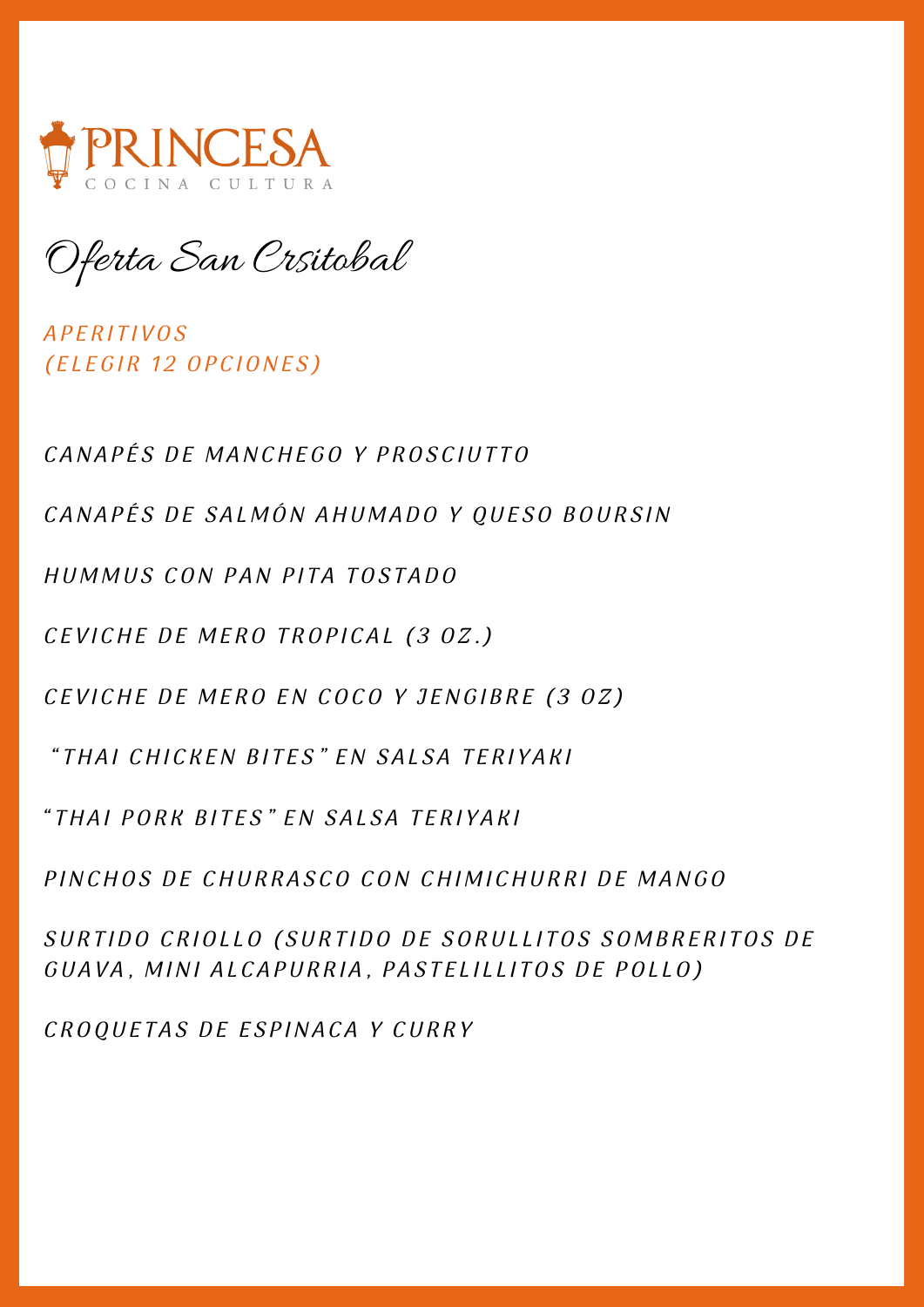CROQUETAS CUBANAS DE JAMÓN

CAMARONES EMPANADOS EN COCO

BARQUILLAS DE CARNE MOLIDA O POLLO ESTOFADO

BARQUILLITAS RELLENAS DE CANGREJO PICANTE

PIMIENTOS PIQUILLOS RELLENOS DE BACALAO EN SALSA BECHAMEL

MASITAS DE MERO EMPANADAS CON SALSA TÁRTARA

ARANCINIS DE LONGANIZA

LA MURALLA (SALTEADO DE CHURRASCO Y POLLO CON CEBOLLA Y P I M I ENTOS)

CHICHARRONES DE POLLO

CHORIZO AL VINO

CRAB CAKES

( SE SERVIRÁN 3 OPCIONES DISTINTAS CADA HORA, POR UN PERIODO DE MEDIA HORA, HASTA UN MÁXIMO DE CUATRO HORAS)

### BEBIDAS ILIMITADAS

REFRESCOS, AGUA EN JARRA Y PIÑA COLADA SIN ALCOHOL

**COS TO POR P ERSONA 3 9 . 9 5**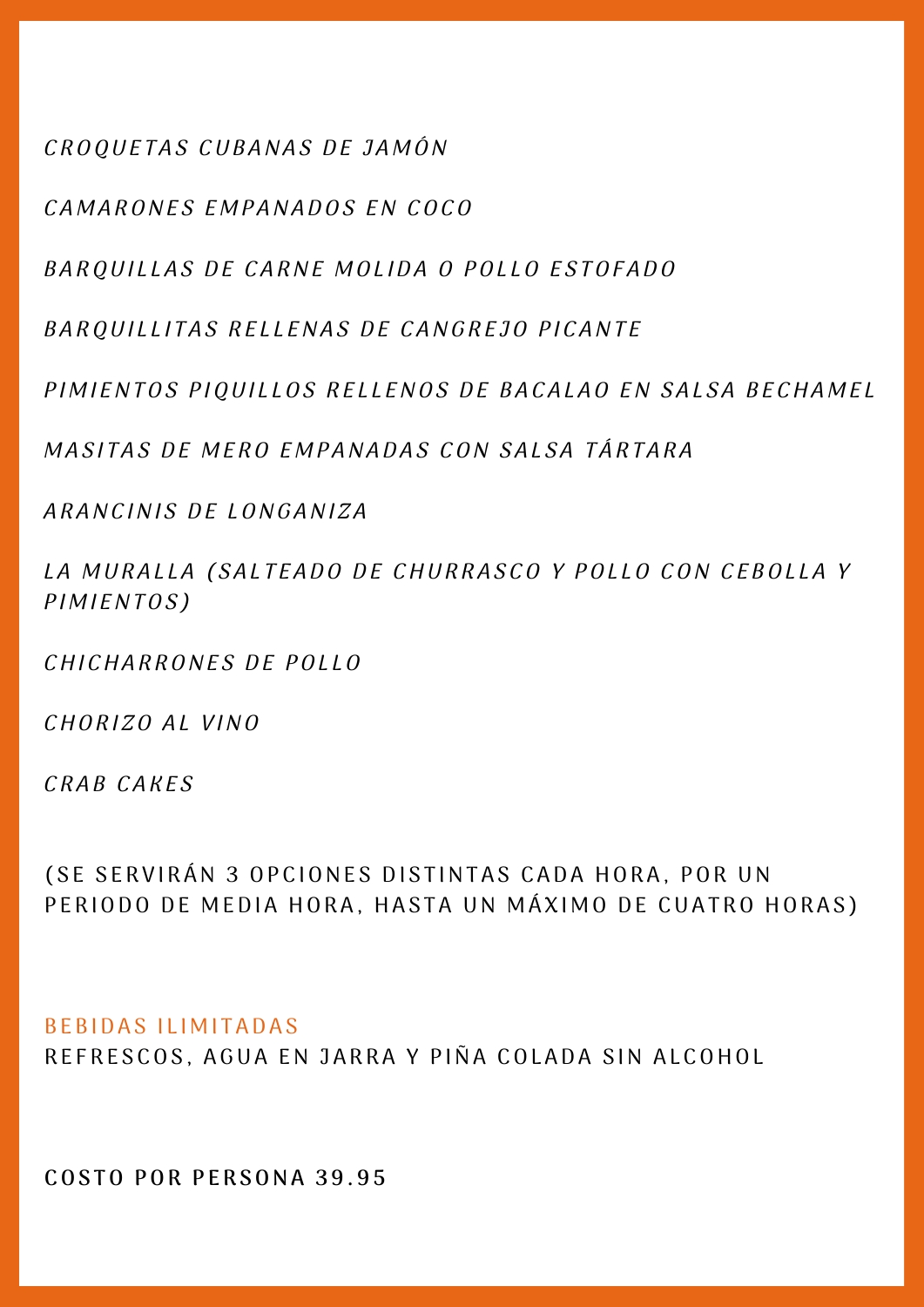

# BEBIDAS ALCOHOLICAS

OPEN BARS APLICAN A TODO MAYOR DE 18 AÑOS

 $OPCIÓN # 1$ 

"OPEN BAR POR 4 HORAS, CON RONES DE PUERTO RICO" PITORRO, CLUB CARIBE, MEDALLA.  $$24.95$  P/P

## $OPCIÓN # 2$

INCLUYE OPCION  $#1$  + "OPEN BAR" POR 4 HORAS:

 $$34.95 P/P$ 

### $OPCIÓN # 3 PREMIUM SPIRITS$ INCLUYE OPCION #1 + "OPEN BAR" POR 4 HORAS:

MICHELOB, MEDALLA, BACARDI 8, CALICHE RUM, DEWAR'S 12, WOODFORD RESERVE, TITO'S VODKA, KETEL ONE, BOMBAY SAPPHIRE, HENNESSY VS, VINOS: TINTO, BLANCO, ESPUMOSO.

 $$38.95 P/P$ 

 $OPCION \# 4$ 

 $(BEBIDAS POR BOTELLA - 750ML.)$ DON Q CRISTAL \$40.00 DON Q LIMON \$45.00 BACARDÍ \$40.00 BACARDÍ LIMON \$45.00, RON CALICHE \$80.00 DEWAR'S WHITE LABEL \$70.00, CUTTY SARK \$65.00 BLACK LABEL \$95.00 FINLANDIA \$50.00, ABSOLUT \$55.00 TITO'S VODKA \$75.00, GREY GOOSE \$95.00 BEEFEATER \$60.00, PATRÓN SILVER \$95.00

 $OPCION \# 5$ 

DESCORCHE: EL PRECIO A COBRARSE POR EL DESCORCHE DE CADA BOTELLA DE LICOR TRAÍDA, ES LA MITAD DEL PRECIO DE VENTA EN LA OPCIÓN # 4 (INCLUYE LAS MEZCLAS) DESCORCHE DE VINO \$15.00 C/U

> CERVEZAS BOTELLA POR CAJA: MICHELOB \$80.00, MEDALLA, \$70.00, COORS, \$80.00, HEINEKEN Y HEINEKEN LIGHT \$90.00

\* V INOS , J ARRA DE S ANGRÍ A O E S PU M OSOS DE T E M PORADA DE SDE \$ 2 5 .00 L A BOT E L L A \* ACQUA PANNA 1L(AGUA EMBOTELLADA SIN GAS) O SAN PELLEGRINO 1L(AGUA EMBOTELLADA CON GAS) A \$5.00 LA BOTELLA.